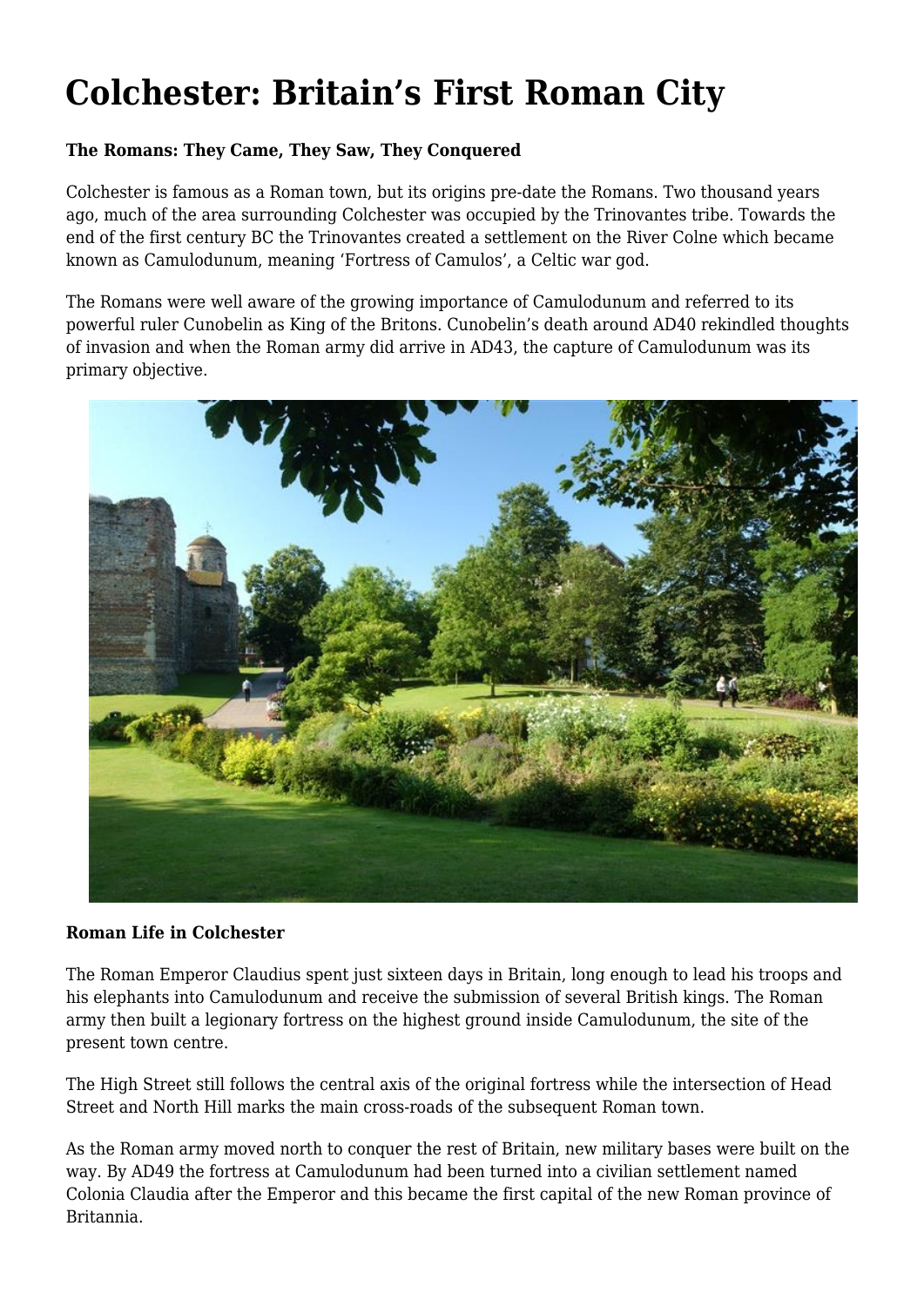The colonia was home mainly to retired soldiers whose role was to spread Roman civilisation and keep an eye on the natives. Many of the military buildings were retained and converted, but the legionary defenses were dismantled leaving the town fatally unprotected.



Large public buildings were built, including a **theatre**, part of which can be seen today in Maidenburgh Street, and a senate house. Grandest of all was the **Temple of Claudius**, built to worship the Emperor after his death in AD54, when he was made a god. The foundations of the temple still survive beneath Colchester Castle and can be visited on guided tours in the Castle.

Roman Colchester was virtually destroyed only a few years after the town was founded. In AD60 Queen Boudica of the Iceni tribe, led a major rebellion against Roman rule ad the Romans had refused to accept her status after the death of her husband Prasutagus. A revolt erupted and Boudica led her followers and joined with the Trinovantes tribe to attack the Roman capital at Camulodunum, which was undefended.

Despite the scale of the destruction, Colchester was quickly rebuilt but this time enclosed by a substantial defensive wall. Some two-thirds still stands; the **oldest town wall in Britain**. Of particular interest is the **Balkerne Gate**, the original main entrance to the town, which probably began as a triumphal arch celebrating the conquest by Claudius.

Roman Colchester lasted at least 400 years. The distinction between conquerors and conquered faded. To be Roman was to be civilised and this is well illustrated at Gosbecks on the south-western edge of the modern town. Nearby the largest of the five known Roman theatres in Britain was built with seating for up to 5,000 people. There was also an impressive Romano-Celtic temple complex. The discovery nearby of the **Colchester Mercury**, the finest bronze figure from Roman Britain now on display in the Castle Museum, shows that even native religion was becoming Romanised. Gosbecks is now preserved as an **Archaeological Park** and its various historic features are explained on site.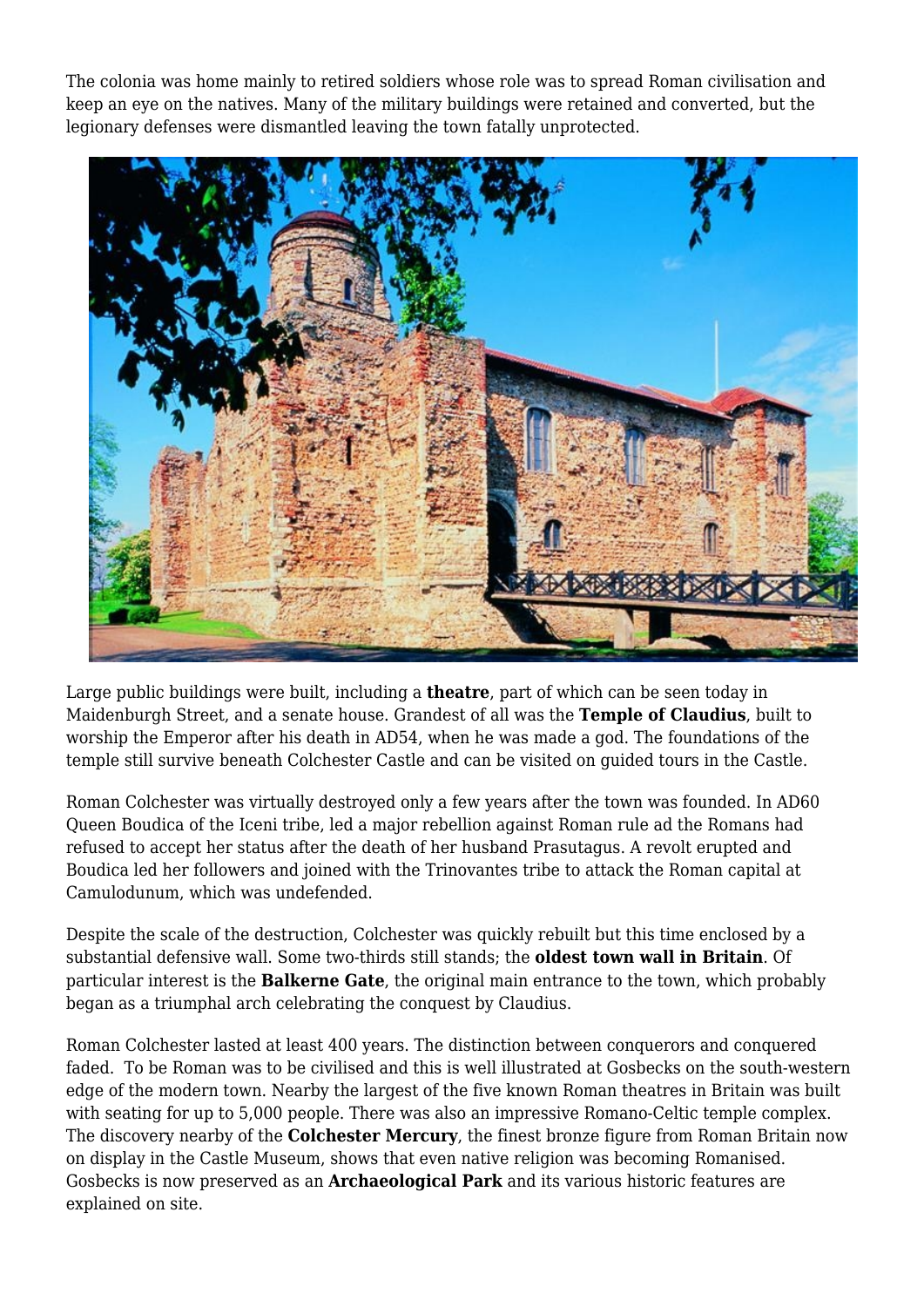

## **Roman Discoveries Still Taking Place**

Archaeological excavations over the last 80 years have revealed a town of importance and sophistication. Artifacts from these excavations can be seen in the internationally important archaeological collections in **Colchester Castle Museum**.

One of the most important recent excavations was the discovery of a **Roman Circus** in 2004. Built around 3AD it had a seating capacity of around 15,000. It is hoped that a funding bid will enable visitors in 2011 to view some archaeological remains of the circus, see a virtual reality film about what it would have been like to spend a day at the races and follow a trail around most of the perimeter of the circus.

# **Britain's Oldest Recorded Town**

The earliest record of the town's existence is a reference by the Roman writer, Pliny the Elder in AD77. In describing the island of Anglesey, he wrote that 'it is about 200 miles from Camulodunum, a town in Britain'. Camulodunum being the pre-Roman name for Colchester. This is the first known reference to any named settlement in this country. Pliny died in AD79, one of the victims of the eruption of Mount Vesuvius which destroyed Pompeii.